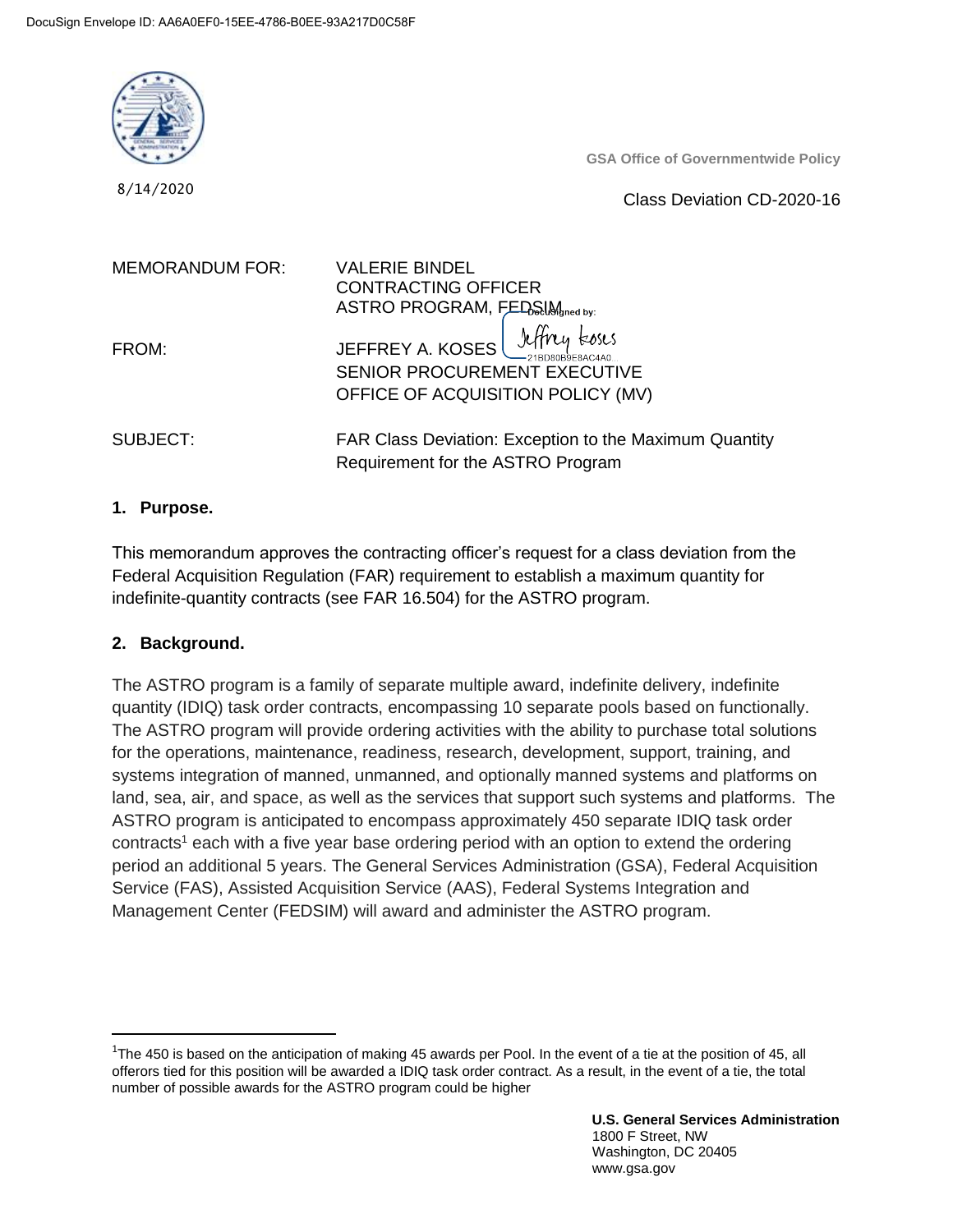FAR 16.504 prescribes various requirements concerning the solicitation and award of indefinitequantity contracts. One of these being the inclusion of limits that are stated within the solicitation and contract<sup>2</sup>. This requirement is specifically called out in FAR 16.504(a)(4)(ii) which states "A solicitation and contract for an indefinite quantity must—…Specify the total minimum and maximum quantity of supplies or services the Government will acquire under the contract." Altogether, the need for this class deviation is because the intent is to solicit and subsequently award the IDIQ task order contracts without the maximum quantity required by the FAR.

The areas of the FAR that are covered by this class deviation are: 4.1005-2, 16.504, 16.505, and 52.216-22.

# **3. Authority.**

This class deviation is issued under the authority of FAR 1.404 and General Services Administration Acquisition Manual (GSAM) 501.404.

This class deviation is issued following consultation with the Chair of the Civilian Agency Acquisition Council (CAAC) in accordance with FAR 1.404(a) and GSAM 501.404(a).

## **4. Applicability.**

This class deviation applies only to the ASTRO program.

#### **5. Deviation.**

See Attachment B of this document for a line-in/line-out of the areas of the FAR being amended by this class deviation.

#### **6. Effective Date and Expiration Date.**

This class deviation is effective immediately and remains in effect until the completion of the ASTRO program or otherwise rescinded by the SPE, whichever comes first.

### **7. Point of Contact.**

 $\overline{\phantom{a}}$ 

Any questions regarding this class deviation may be directed to [GSARPolicy@gsa.gov.](mailto:GSARPolicy@gsa.gov)

**Attachments** Attachment A – [Deviation Request for a No-Max Qty Contract](https://drive.google.com/file/d/1hxEWCP85fdHS69tM_y_Y1EDk8AoGefU5/view?usp=sharing)

<sup>&</sup>lt;sup>2</sup>FAR 16.504 allows for "Quantity limits may be stated as number of units or as dollar values" as a result when expressing the limit in dollar it is sometimes known as the 'maximum value of the contract'. Additionally, the FAR requirement for a maximum is covered in 41 U.S.C.  $4103(b)(2)$  & (e) and 41 U.S.C.  $4106(f)$ .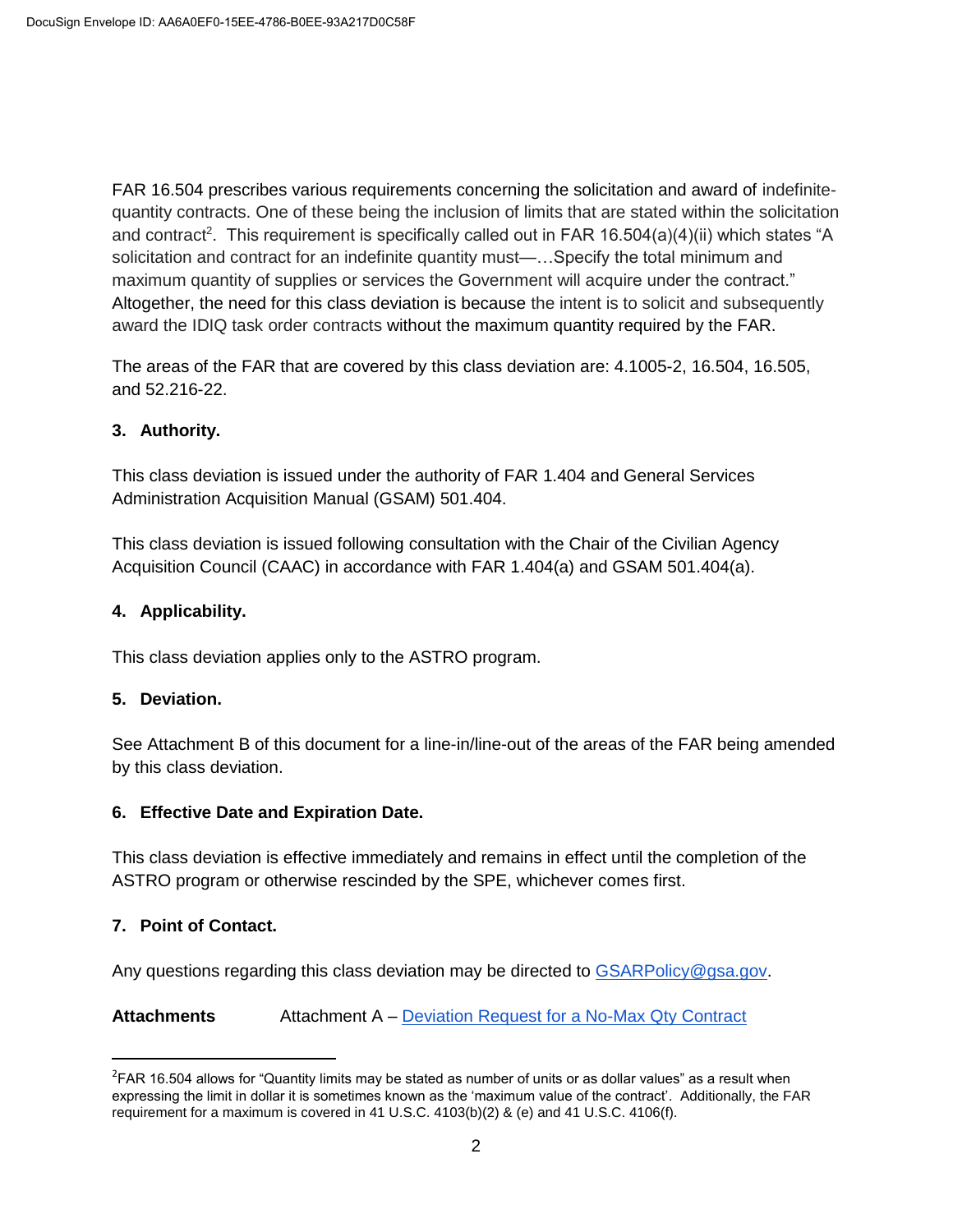# Attachment B – FAR Class Deviation Line-In/Line-Out Text  **ATTACHMENT B FAR DEVIATION LINE-IN/LINE-OUT TEXT FOR CLASS DEVIATION CD-2020-16**

# **FAR Baseline: FAC 2020-07 published on 07/02/2020**

• Additions to baseline made by deviation are indicated by **[bold text in brackets]**

• Deletions to baseline made by deviation are indicated by strikethroughs

• Five asterisks (\* \* \* \* \*) indicate that there are no revisions between the preceding and following parts or sections

• Three asterisks (\* \* \*) indicate that there are no revisions between the material shown within a section and subsection or subsection

PART 4—ADMINISTRATIVE AND INFORMATION MATTERS

\* \* \* \* \*

Subpart 4.10—UNIFORM USE OF LINE ITEMS

\* \* \*

4.1005-2 Exceptions.

(a) Indefinite-delivery contracts—\* \* \*

(2) *Indefinite-delivery indefinite-quantity (IDIQ) and requirements contracts*. (i) IDIQ and requirements contracts may omit the quantity at the line item level for the base award provided that the total contract minimum and maximum, or the estimate, respectively, is stated.

\* \* \*

\* \* \* \* \*

PART 16—TYPES OF CONTRACTS

\* \* \* \* \*

Subpart 16.5—INDEFINITE-DELIVERY CONTRACTS

\* \* \*

16.504 Indefinite-quantity contracts.

 $(a)$ \* \* \*

(1) The contract must require the Government to order and the contractor to furnish at least a stated minimum quantity of supplies or services. In addition, if ordered, the contractor must furnish any additional quantities, not to exceed the stated maximum. The contracting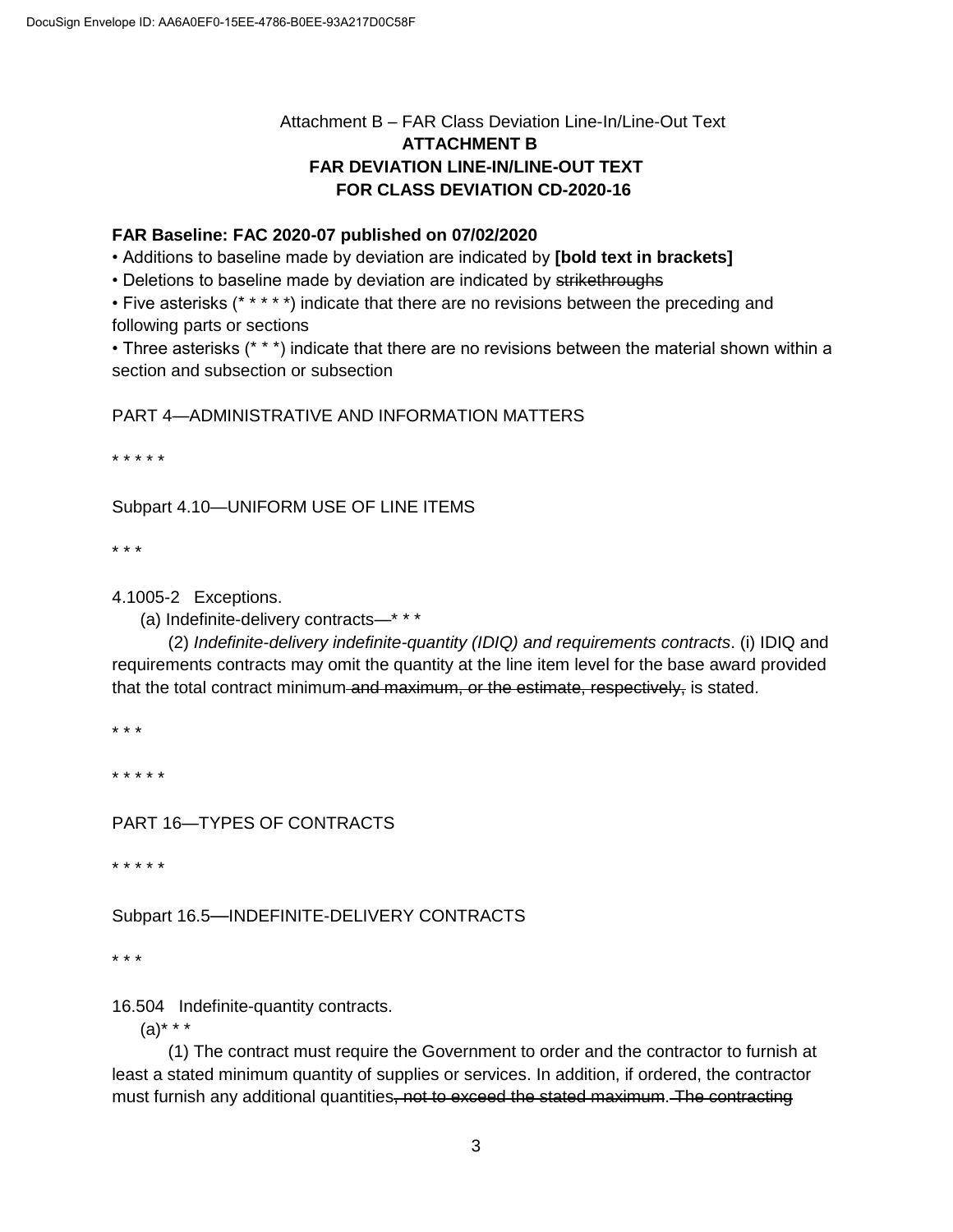officer should establish a reasonable maximum quantity based on market research, trends on recent contracts for similar supplies or services, survey of potential users, or any other rational basis.

(2) To ensure that the contract is binding, the minimum quantity must be more than a nominal quantity, but it should not exceed the amount that the Government is fairly certain to order.

(3) The contract may also specify maximum or minimum quantities that the Government may order under each task or delivery order and the maximum that it may order during a specific period of time.

(4) A solicitation and contract for an indefinite quantity must—

(i) Specify the period of the contract, including the number of options and the period for which the Government may extend the contract under each option;

(ii) Specify the total minimum and maximum quantity of supplies or services the Government will acquire under the contract;

\* \* \*

16.505 Ordering.

(a) General. (1) In general, the contracting officer does not synopsize orders under indefinite-delivery contracts; except see 16.505(a)(4) and (11), and 16.505(b)(2)(ii)(D).

(2) Individual orders shall clearly describe all services to be performed or supplies to be delivered so the full cost or price for the performance of the work can be established when the order is placed. Orders shall be within the scope, **[and]** issued within the period of performance, and be within the maximum value of the contract.

\* \* \*

(10)(i) No protest under subpart 33.1 is authorized in connection with the issuance or proposed issuance of an order under a task-order contract or delivery-order contract, except— (A) A protest on the grounds that the order increases the scope, **[or]** period, or maximum value of the contract; or

\* \* \*

\* \* \* \* \*

PART 52—SOLICITATION PROVISIONS AND CONTRACT CLAUSES

\* \* \* \* \*

Subpart 52.2—TEXT OF PROVISIONS AND CLAUSES

\* \* \*

52.216-22 Indefinite Quantity. As prescribed in 16.506(e), insert the following clause:

# INDEFINITE QUANTITY (OCT 1995) **[(DEVIATION)]**